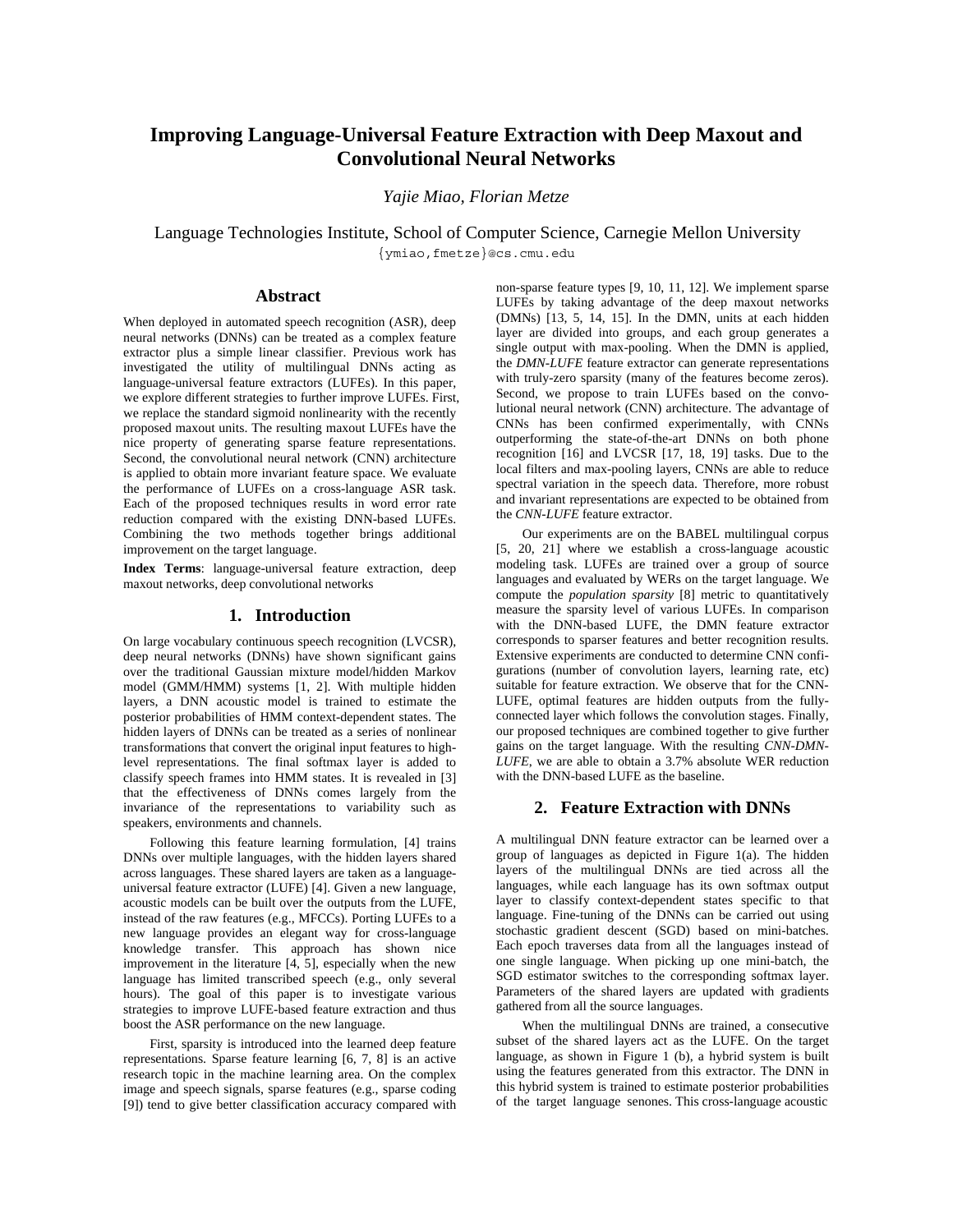

Figure 1. (a) *Learning a language-universal feature extractor (LUFE) over 3 languages*; (b) *applying this extractor to a target language for cross-language hybrid system building*.

modeling improves speech recognition on the target language, especially when the target language has highly limited transcribed speech [5, 22].

Our approach described above differs from the method proposed by [4] on two aspects. First, the extractor used in [4] consists of all the shared layers, while we only take a subset of the layers as the extractor. The intuition is that the higher layers (e.g., the last hidden layer) are closer to the languagespecific softmax layers, which may introduce undesirable language bias to their activations. Second, on the target language, we are building a DNN model, instead of a single softmax layer, over the extracted features. In our experiments, these two modifications have resulted in notable improvement over the method in [4].

#### **3. LUFEs with Convolutional Networks**

Instead of using fully-connected parameter matrices, CNNs are characterized by parameter sharing and local feature filtering. The local filters help to capture locality along the frequency bands. On top of the convolution layer, a maxpooling layer is usually added to normalize spectral variations. As a result, the CNN hidden activations become invariant to different types of speech variability and provide better feature representations.

Figure 2 shows our CNN architecture which works slightly different from the existing proposals [16, 17, 18]. In the convolution layer, we only consider filters along frequency, assuming that the time variability can be modeled by HMM. Inputs into CNNs are *N* neighbouring frames of acoustic features (e.g., log filterbanks), where each frame **v***i* is a 1D feature map. The hidden outputs from this layer contain *J* vectors ([**h**1, **h**2, **h**3 …]). The trainable 1D filter **r***ji* connects input feature map  $\mathbf{v}_i$  and output feature map  $\mathbf{h}_i$ , and is shared across the frequency axis along **v***i*. Outputs from this convolution layer can be computed as

$$
\mathbf{h}_{j} = \sigma \left( \sum_{i=1}^{N} \mathbf{r}_{ji} * \mathbf{v}_{i} + b_{j} \right)
$$
 (1)

where \* represents the 1D discrete convolution operator, and  $b_j$  is the trainable bias attached to  $\mathbf{h}_j$ . In this paper, we use the logistic sigmoid activation function  $\sigma$ .



Figure 2. *One stage of CNNs consisting of the convolution and pooling layers. We are also showing the details regarding* 1D *max-pooling from* **h***j to* **p***j when the pooling size is 2.*

Then, a max-pooling layer is added on top of the convolution layer. Max-pooling is carried out in a vector-wise mode. More formally, for each vector **h***j*, we divide its units into non-overlapping groups and output the maximum activation within each group. When the pooling size is *k*, the size of each after-pooling feature map  $\mathbf{p}_i$  is  $1/k$  of the size of the before-pooling **h***j*. The convolution and pooling layers together are called a *convolution stage*. In our setups, CNNs stack two such stages where outputs from the lower pooling layer are propagated to the higher convolution layer. Multiple fully-connected DNN layers and finally the softmax layer are added over these two stages. From the feature learning perspective, the convolution and pooling layers in this structure are trained to extract invariant features, while the fully-connected layers use these high-level features to better classify HMM states.

## **4. Sparse Feature Extraction**

Our past study [5] presents the deep maxout networks (DMNs) for speech recognition. An example of a maxout layer is shown in Figure 3(a) where the group size (the number of units in each group) is 3. The units at each hidden layer are partitioned into groups, and we impose max-pooling on each group. Compared with standard DNNs, DMNs perform better on both hybrid systems and bottleneck-feature (BNF) tandem systems [5]. In this paper, we focus on the application of DMNs as sparse feature extractors. Sparse representations can be generated from any of the maxout layers via a *nonmaximum masking* operation, as exemplified by Figure 3(b). Specifically, given one input frame, all the units within each group have their individual outputs, instead of being pooled together into one output. However, only the maximum value in this group is retained, while the other outputs are rounded to 0. It's worth noting that non-maximum masking only happens



Figure 3. *An example for (a) maxout layer and (b) sparse feature generation with non-maximum masking.*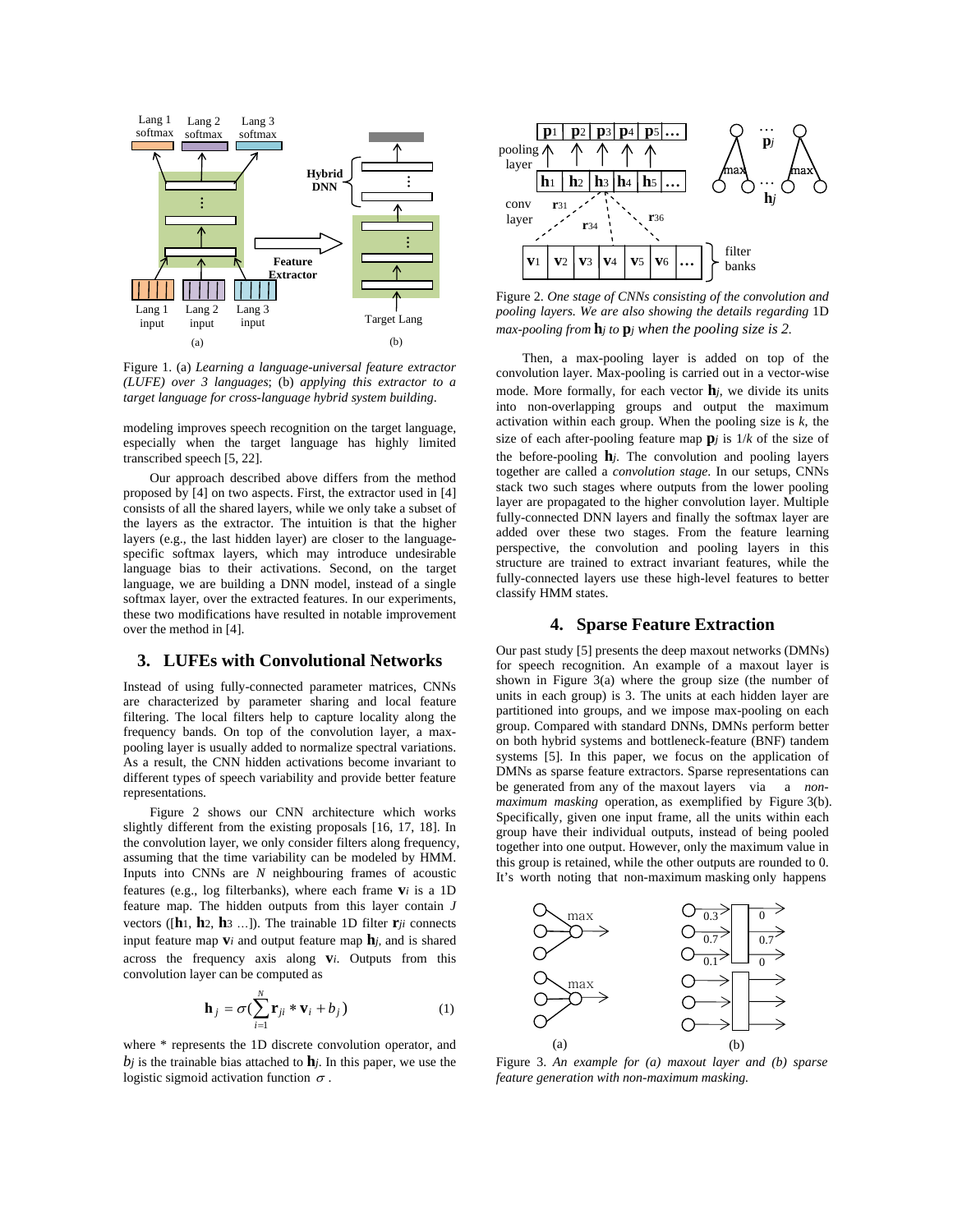during the feature extraction stage. The training stage always applies max-pooling. We extend our previous idea from the following three aspects.

First, we compute *population sparsity* [8] for each feature type as a quantitative indicator. If the *m*-th frame has the feature vector **f***m*, then population sparsity

$$
pSparsity = \left\| \frac{\mathbf{f}_m}{\|\mathbf{f}_m\|_2} \right\|_1 \tag{2}
$$

measures how sparse the features are on this example. We report the value of this metric as an average over the entire target-language training set. Unless otherwise stated, population sparsity is shortened as *pSparsity* throughout this paper. A lower pSparsity means higher sparsity of the features.

Second, to better understand the impact of sparsity, we compare DMNs against the rectifier networks [23]. DNNs consisting of rectifier units, referred to as *deep rectifier networks* (DRNs), have shown competitive accuracy on speech recognition [24, 25, 26]. The rectifier units have the activation function  $max(0, x)$ . As a result, high-sparsity features can be naturally produced from a DRN-based extractor, because many of the hidden outputs are forced to 0.

Third, DMNs are combined with CNNs to obtain both sparse and invariant feature representations. The CNN-DMN-LUFE extractor is structured in the similar way as CNN-LUFE (Section 3). The only difference is that the fully-connected layers in CNNs are replaced by maxout layers. In Section 5.5, we will experimentally prove that this combined feature extractor ends up to be the best LUFE in this work.

#### **5. Experiments**

## **5.1. Experimental Setup**

On the BABEL corpus, we evaluate feature extractors in the context of cross-language hybrid system building. Our experiments follow the setup in [5], using languages from the IARPA BABEL research program. We aim at improving speech recognition on the Tagalog (TG, IARPA-babel106 v0.2f) limited language pack (LimitedLP). This is a lowresource condition because only 10 hours of telephone conversation speech are available for system building. Moreover, the data collection covers a variety of acoustic conditions, speaking styles and dialects. A large portion of the audio data are either non-speech events (e.g., breath, laugh, cough) or non-lexical speech (e.g., hesitations and fragments). All these factors make speech recognition under this condition a very difficult task. Therefore, we get higher WERs [5, 20, 21] than on other benchmark datasets such as Switchboard.

On the target language Tagalog LimitedLP, WERs are reported on a 2-hour testing set. The training and testing sets have no over-lapping speakers. During decoding, we use a trigram language model built from training transcriptions. The source languages, on which feature extractors are trained, include the LimitedLP sets of Cantonese (CN, IARPAbabel101-v0.4c), Turkish (TU, IARPA-babel105b-v0.4) and Pashto (PS, IARPA-babel104b-v0.4aY). LimitedLP sets of the four languages have statistics summarized in Table 1.

On each language, we build the GMM/HMM system with the same recipe. An initial maximum likelihood model is first trained using 39-dimensional PLPs (plus deltas and double deltas) with per-speaker mean normalization. Then 9 frames are spliced together and projected down to 40 dimensions

Table 1. *Statistics of the datasets used in the experiments. The last row shows the number of classes on each language.*

| <b>Statistics</b>  | Target | <b>Source</b> |      |      |
|--------------------|--------|---------------|------|------|
|                    | TG     | CN            | TU   | PS   |
| #training speakers | 132    | 120           | 121  | 121  |
| training (hours)   | 10.7   | 17.8          | 9.8  | 9.8  |
| dictionary size    | 8k     | 7k            | 12k  | 8k   |
| # of classes       | 1920   | 1867          | 1854 | 1985 |

with linear discriminant analysis (LDA). A maximum likelihood linear transform (MLLT) is applied on the LDA features and generates the LDA+MLLT model. Speaker adaptive training (SAT) is performed using feature-space maximum likelihood linear regression (fMLLR). The number of triphone states for each language is shown in Table 1.

#### **5.2. Monolingual DNNs and CNNs**

We experiment with DNN and CNN acoustic models on the Tagalog LimitedLP training set, without applying any LUFEs. Inputs of DNNs and CNNs include 11 consecutive frames of 30-dimensional log-scale filterbanks with per-speaker mean and variance normalization. During network fine-tuning, we start from a learning rate of 0.08 which keeps unchanged for 15 epochs. Then the learning rate is halved at each epoch until the cross-validation accuracy on a held-out set stops to improve. A momentum of 0.5 is used for fast convergence and the mini-batch size is 256.

The DNN model has 6 hidden layers and 1024 units at each layer. DNN parameters are initialized with stacked denoising autoencoders (SDAs) [27] using masking noise and the denoising factor of 0.2. Each layer in the DNN corresponds to a denoising autoencoder (DA) which minimizes the difference between the reconstruction of corrupted input and the clean version of it. Pre-training of each layer has the learning rate of 0.01 and runs for 10 epochs. Previous work [20, 21] has applied SDAs on LVCSR and shown that SDAs perform comparably as restricted Boltzmann machines (RBMs) [28] for DNN pre-training.

For CNNs, the size of the filter vectors **r***ji* is constantly set to 5. We use a pooling size of 2, meaning that the pooling layer shrinks convolution outputs by half. After tuning the CNN architecture, we observe that the best setting has two convolution stages and three fully-connected layers. The first and second convolution layers contain 100 and 200 feature maps respectively. Continuing to augment the convolution and fully-connected layers brings no further gains. Table 2 shows that the CNN achieves 2.6% absolute WER improvement (68.2% vs. 70.8%) over the DNN model, which demonstrates the advantage of CNNs for acoustic modeling. In this paper, no pre-training is performed for CNNs. We leave SDAs

Table 2. *WERs(%) of DNN and CNN models on the target language. The last three rows are cross-language DNN models based on LUFEs. "Feature Dim" means the dimension of the features from each LUFE.* 

| Models                | <b>Feature Dim</b> | WER% |
|-----------------------|--------------------|------|
| Monolingual DNN       |                    | 70.8 |
| Monolingual CNN       |                    | 68.2 |
| <b>DNN-LUFE</b>       | 1024               | 69.6 |
| CNN-LUFE - FeatType 1 | 1000               | 67.8 |
| CNN-LUFE - FeatType 2 | 1024               | 67.1 |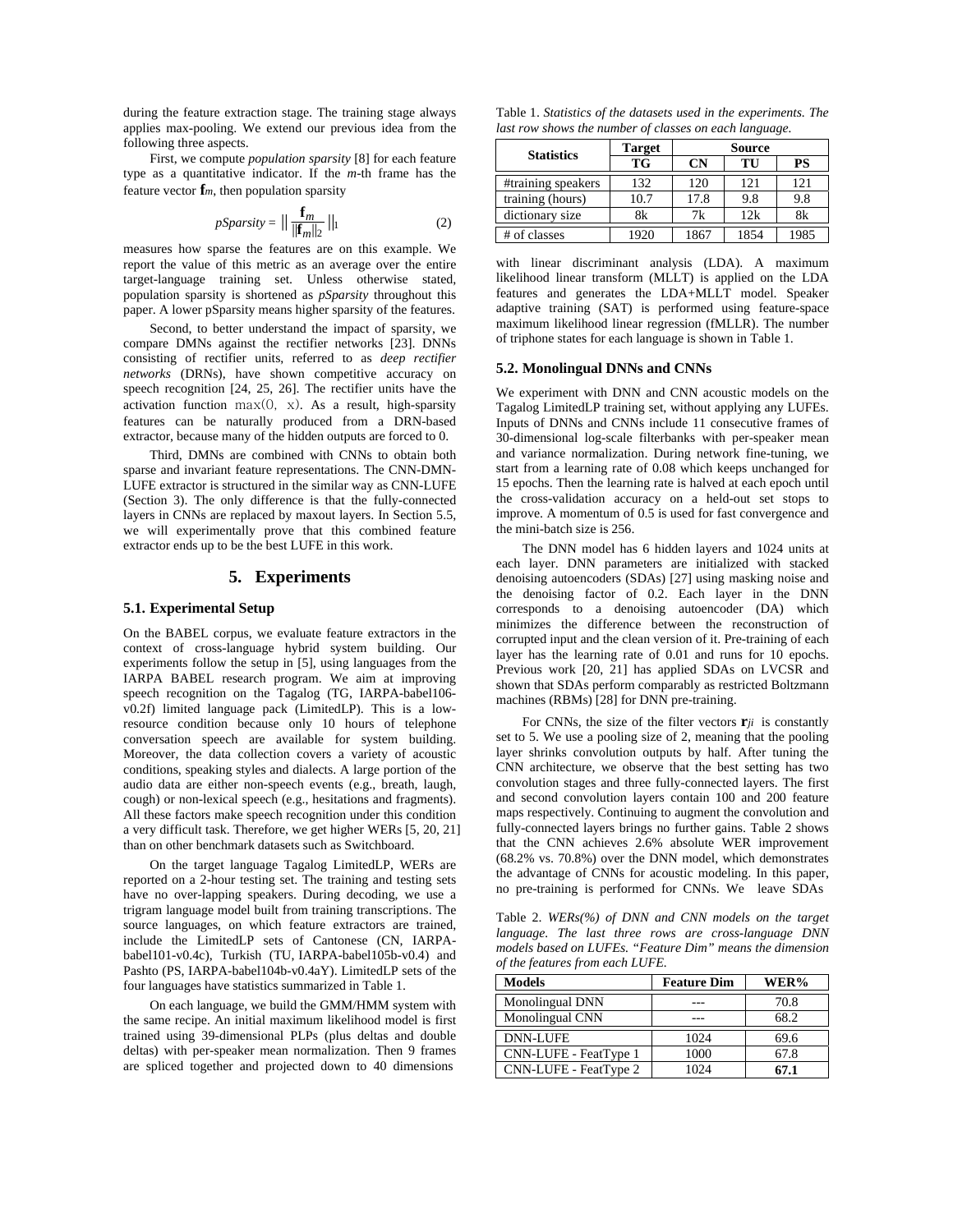initialization of CNN parameters to our future work.

#### **5.3. Results of DNN- and CNN-LUFEs**

LUFEs are trained over the three source languages. When using DNNs, we share their hidden layers across the languages. After DNNs are trained, the *lower four layers* are employed as the feature extractor, which gives better results than generating features from the last hidden layer [4]. Multilingual training of CNNs also exploits the parameter sharing idea. The convolution and fully-connected layers are shared over the source languages. Then we can take the *two convolution stages* as the LUFE, and features are generated from the second max-pooling layer. Alternatively, we can also extract features from the lowest fully-connected layer which is on top of the convolution stages. These two manners of CNN feature extraction are called *FeatType1* and *FeatType2*.

On Tagalog LimitedLP, DNN-based hybrid systems are built on these extracted feature representations. Table 2 (the last three rows) shows the results of the hybrid systems when various LUFEs are applied. For fair comparison, the identical DNN topology, i.e., 4 hidden layers each with 1024 units, is used for hybrid systems over different feature extractors. We can see that cross-language models based on LUFEs give consistently better results than the monolingual DNN. The FeatType2 CNN extractor outperforms the DNN extractor by 2.5% absolute WER (67.1% vs 69.6%). FeatType1 performs worse than FeatType2 partly because the layout of convolution outputs differs a lot from the DNN activations. This incompatibility may hurt the performance if we build DNN hybrid systems directly on top of convolution outputs.

#### **5.4. Results of Sparse LUFEs**

As with [5, 24], the dropout technique [29] is applied in both DMN and DRN raining, in order to prevent overfitting and improve model robustness. We impose dropout on each hidden layer by following the implementation described in [22]. The drop factor, which governs the binomial distribution for hidden activation masking, is constantly set to 0.2. Learning of multilingual DRNs and DMNs has the similar configuration as multilingual DNNs (Section 5.3). Due to the introduction of dropout, we use a larger learning rate for both DRNs and DMNs, by increasing the starting learning rate to 0.1. For DMNs, we keep the number of units at each hidden layer approximately to be 1024, and vary the combination of group number and group size.

Table 3 compares DRNs and DMNs based LUFEs in terms of pSparsity and target-language WERs. DRNs generate sparser features with lower pSparsity values. However, features produced by DMNs achieve better WERs than features from DRNs. Increasing the group size (from 2 to 3 and finally 4) in DMNs gives sparser features but degrades the

Table 3. *WERs(%) and pSparsity of DRNs and DMNs feature extractors. "DMN-LUFE, m*×*n" means that each layer of the DMN extractor has m unit groups each of which has n units.*

| <b>LUFE Models</b>     | WER% | pSparsity |
|------------------------|------|-----------|
| DRN-LUFE               | 68.2 | 10.7      |
| DMN-LUFE, $512\times2$ | 67.5 | 17.7      |
| DMN-LUFE, $342\times3$ | 67.8 | 14.6      |
| DMN-LUFE, $256\times4$ | 67 Q | 12.8      |

recognition results. This reveals that although sparsity is a desirable property, over-sparsification may hurt speech recognition performance. The best sparse features in Table 3 are generated by DMNs with 512 unit groups and the group size of 2 at each hidden layer.

## **5.5. Combining CNNs and DMNs**

Finally, we examine the effectiveness of combining CNNs and DMNs for better feature extraction. The structure of the convolution layers as defined in Section 5.2 remains the same. We replace the sigmoid fully-connected layers with maxout layers. During multilingual training, the convolution layers and maxout layers use the starting learning rates of 0.08 and 0.1 respectively. Features are generated from the lowest maxout layer on top of the convolution stages (i.e., FeatType2 defined in Table 2). We can see from Table 4 that compared with the CNN-LUFE, the CNN-DMN-LUFE generates sparse features as well as target-language WER reduction. This combined extractor is the best LUFE presented in this paper. It obtains 3.7% absolute WER improvement (65.9% vs 69.6%) over the baseline DNN-based LUFE.

Table 4. *Comparison of CNN-LUFE and CNN-DMN-LUFE in terms of pSparsity and target-language WERs(%).*

| <b>LUFE Models</b>     | WER% | <i>pSparsity</i> |  |
|------------------------|------|------------------|--|
| CNN-LUFE<br>FeatType2  | 67.1 | 20.4             |  |
| CNN-DMN-LUFE FeatType2 | 65.9 | 16.6             |  |

## **6. Acknowledgments**

This work was supported by the Intelligence Advanced Research Projects Activity (IARPA) via Department of Defense U.S. Army Research Laboratory (DoD / ARL) contract number W911NF-12-C-0015. The U.S. Government is authorized to reproduce and distribute reprints for Governmental purposes notwithstanding any copyright annotation thereon. Disclaimer: The views and conclusions contained herein are those of the authors and should not be interpreted as necessarily representing the official policies or endorsements, either expressed or implied, of IARPA, DoD/ARL, or the U.S. Government. This work used the Extreme Science and Engineering Discovery Environment (XSEDE), which is supported by National Science Foundation grant number OCI-1053575.

## **7. Conclusions and Future Work**

This paper has investigated the effectiveness of deep maxout and convolutional networks in performing language-universal feature extraction. Following experiments on the BABEL corpus, we are able to draw the following principal conclusions: 1) in comparison with DNNs, CNNs generate better feature representations and more WER improvement on cross-language hybrid systems; 2) maxout networks have the property of generating sparse hidden outputs, which makes the learned representations more interpretable and explanatory; 3) CNN-DMN-LUFE, a hybrid of CNNs and maxout networks, results in the best recognition performance on the target language. For our future work, we are interested to examine the effects of pre-training on CNNs as feature extractors. Also, we would like to extend various LUFE models to more languages and study how the LUFE approach performs under larger datasets.